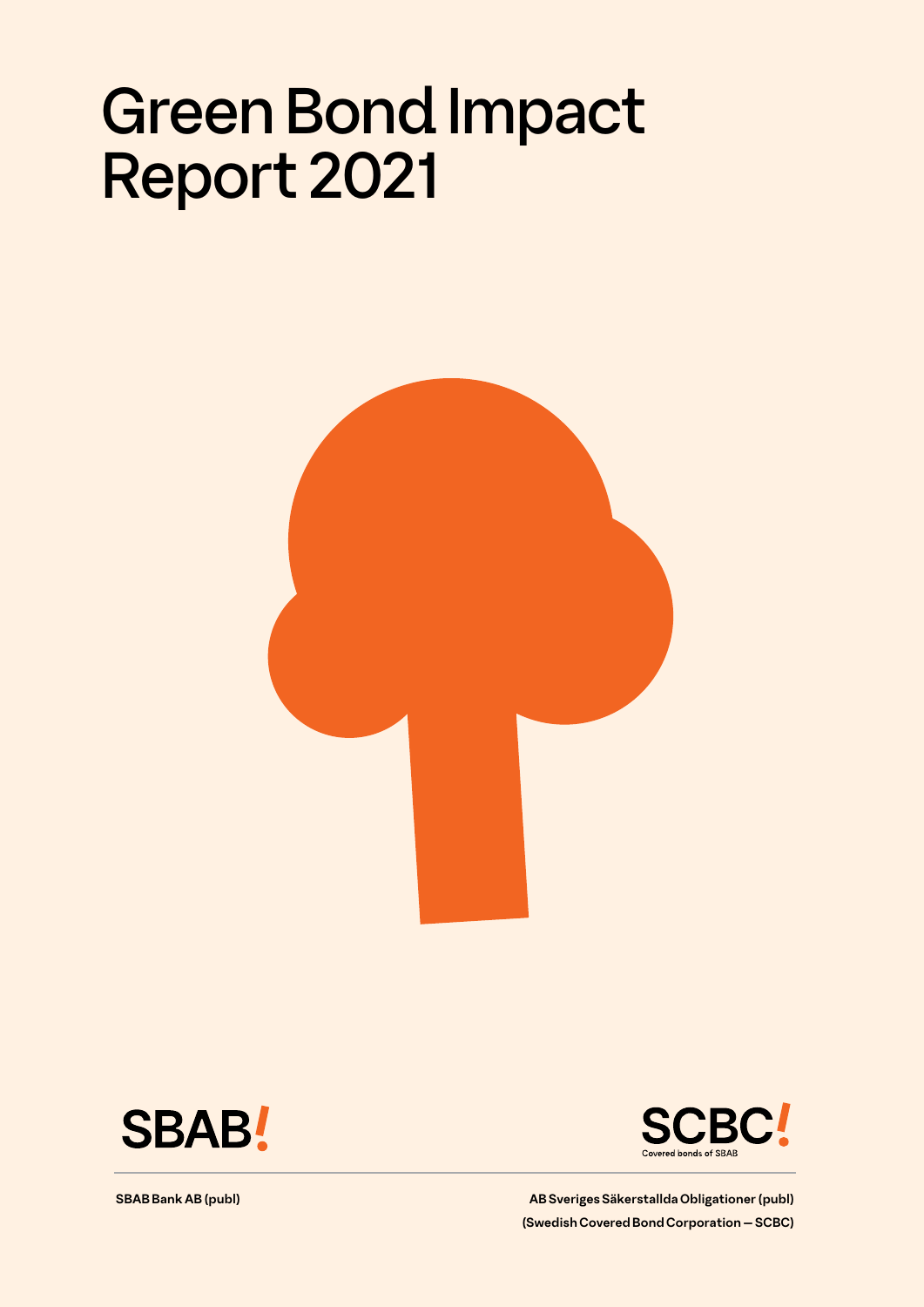

- 03 Statement From the CEO
- 04 Executive Summary
- 06 Project Examples
- 08 Impact Report as of 31 December 2021
- 10 Reporting Methodology
- 14 Auditor´s Limited Assurance Report
- 15 Annex



## About SBAB Group

SBAB Bank AB (publ) ("SBAB") was founded in 1985 and is owned in its entirety by the Swedish state. SBAB primarily provides residential mortgages, however, other loan and savings products are also offered to consumers, tenant-owners' associations and property companies in Sweden.

 The SBAB Group consists of SBAB and its subsidiaries: AB Sveriges Säkerställda Obligationer (publ) (with the parallel trade name The Swedish Covered Bond Corporation) ("SCBC"), Booli Search Technologies AB ("Booli") and Boappa.

SCBC's primary operations are the issuance of covered bonds (Sw. säkerställda obligationer) pursuant to the Swedish Act on Issuance of Covered Bonds (Sw. Lag (2003:1223) om utgivning av säkerställda obligationer), i.e. bonds or other comparable full recourse debt instruments secured by a pool of mortgage credits (the "Cover Pool"), in Swedish and international capital markets. SCBC does not pursue lending activities but instead acquires loans meeting certain criteria from SBAB on a regular basis. Booli develops products and services for the housing market. SBAB and SCBC are hereinafter jointly referred to as "SBAB".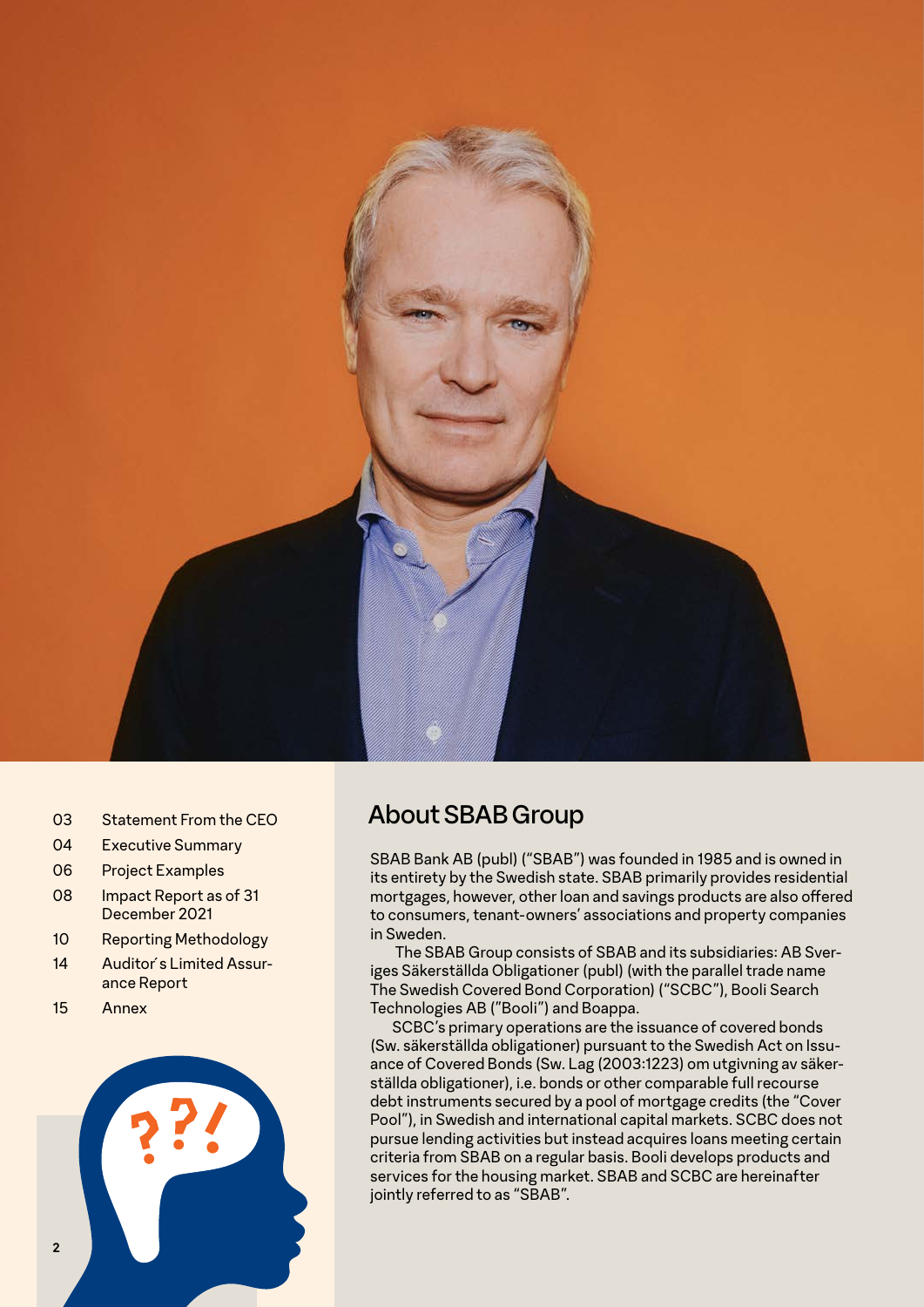# Sustainability guides our business decisions

We live in a transformational age, where sustainability being increasingly integrated into business decisions at a faster pace than ever before. At SBAB, we have a welldeveloped plan for our sustainability work that is fully integrated into the entire business. We consider the integration to be the greatest strength of our sustainability work. During the year, we focused specifically on adapting to future regulations and developed our sustainability reporting, which will continue to be an important theme in 2022. For example, we are covered by the new EU taxonomy, which places increased demands on our sustainability reporting.

The demand in the housing market for building and energy efficient and climate smart housing continues to be considerable. The product offerings from banks to incentivize customers to live more sustainably grew accordingly. Similarly, we see considerable demand from investors to fund these developments. Our green bonds enable investors to contribute to the financing of a climate smart transformation of the Swedish housing market. I am convinced that sustainability will be crucial for customer experience and our long-term competitiveness and profitability.

Mikael Inglander, acting CEO of SBAB

## Read more about SBAB's approach to sustainability

 *SBAB Annual Report 2021*

#### SBAB! Annual Report 2021

What does your mortgage have to do with climate risks, community, homelessness, illegal employment, carbon emissions, exclusion, respect and  $\sum$ equality?



SBAB assigns priority to four Sustainable Development Goals

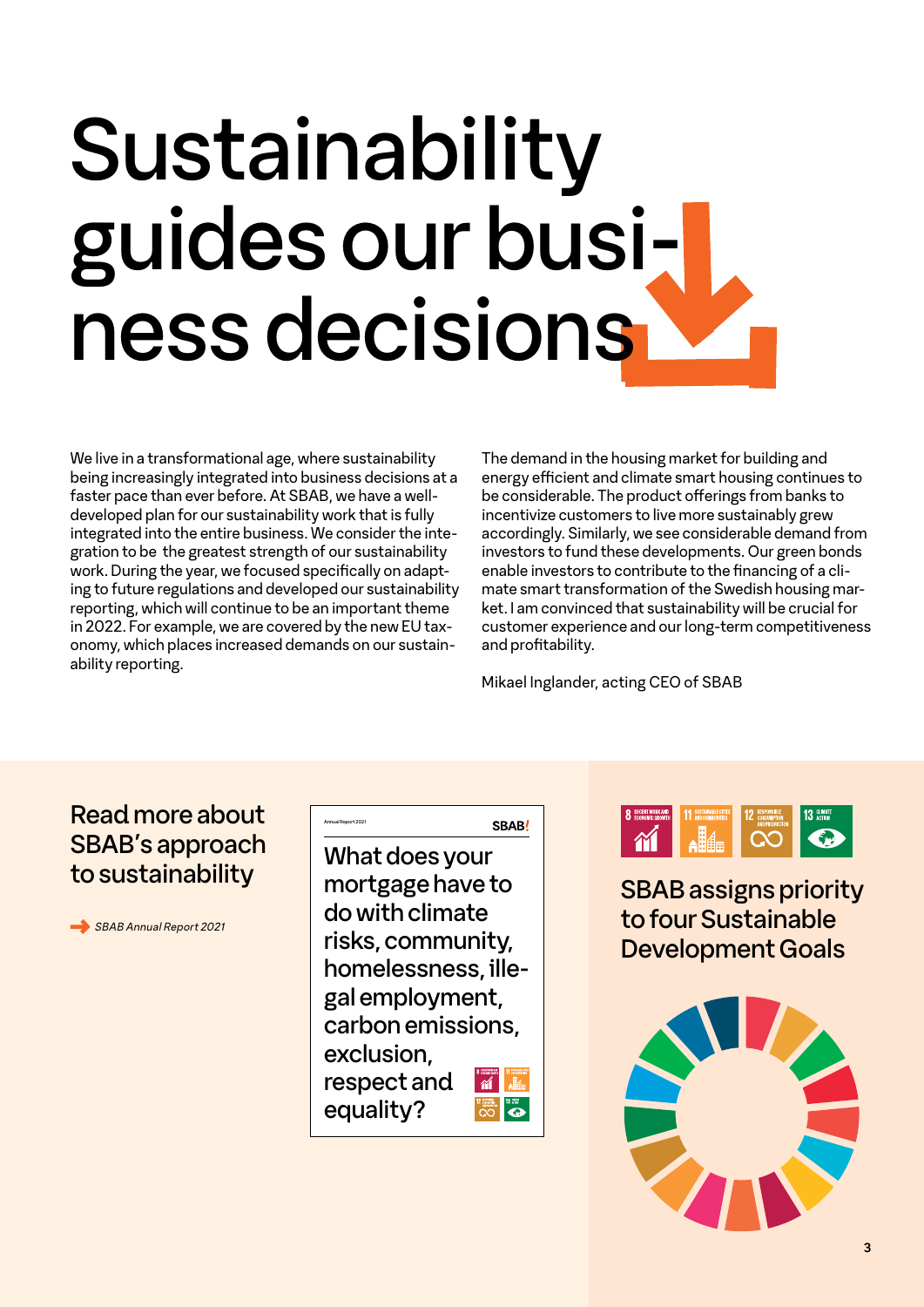# Executive summary

As of 31st December 2021, SBAB had committed and disbursed a total of SEK 43 billion in Green Loans to investment projects aligned with our Green Bond Frameworks. This report presents the expected impacts of these projects, as well as information on the impact reporting methodology we apply.

## **Background**

#### **SBAB was the first bank in Sweden to issue a Green Bond in 2016**

In 2016, SBAB established its framework for issuing Green Bonds (the "SBAB Green Bond Framework 2016"). The Green Bond Proceeds are used exclusively to finance or refinance buildings that meet certain energy-efficiency criteria or, alternatively, hold a selectively defined environmental certification, as described further in the SBAB Green Bond Framework 2016. The framework has a Medium Green shading from the independent climate and environmental research institute CICERO.

During October 2017, SBAB issued its second Green Bond amounting to SEK 1.75 billion.

**SBAB launches updated framework to enable issuance of Green Covered Bonds** In January 2019 SBAB published an updated framework for the issue of Green Bonds (the "SBAB Group Green Bond Framework

2019"). This was for reasons including encompassing a new and broader green customer offering, including SBAB's Green Residential Mortgages to private individuals, as well as to enabling further future issues of green bonds in other formats. The framework enables SBAB to issue notes in the form of green bonds under SBAB's EMTN programme as well as SCBC to issue covered bonds in the form of green bonds under SCBC's EMTCN Programme, as described further in the SBAB Group Green Bond Framework 2019. The updated framework has a Medium Green shading from CICERO. Furthermore, CICERO's overall assessment of the governance structure of the framework is a rating of Excellent. In January 2019, SBAB became the first bank in Sweden to issue a Green Covered Bond backed by residential mortgages and property loans. The Bond was issued out of the SCBC's EMTCN Programme. The transaction amounted to SEK 6 billion with a

tenor of five years. On 13 June 2019, SBAB issued its second Green Bond under the updated green bond framework. The SEK 3 billion Green Bond was issued in Senior Non-Preferred format with a tenor of five years. The Bond was issued out of SBAB's EMTN Programme. On 6 May 2020 SBAB issued it´s third Green Bond under the "SBAB Group Green Bond Framework 2019". The EUR 500 million Green Bond was issued in Senior-Unsecured format with a tenor of five years. On 20 may 2021 SBAB issued it´s fourth Green Bond under the same terms and format as the previous bond.

## Result as of 31 December 2021

**Nominal** 

## **Outstanding Green Bonds**

| <b>Issuer</b> | Issue date                 | Nominal<br>Amount<br>Issued                          | Format              | Maturity         | Coupon            | <b>ISIN</b>  | Framework                            |
|---------------|----------------------------|------------------------------------------------------|---------------------|------------------|-------------------|--------------|--------------------------------------|
| <b>SBAB</b>   | 4 October, 2017            | SEK 1.0bn                                            | Senior              | 11 October, 2022 | 0.98%             | XS1697577556 | SBAB Green Bond Framework 2016       |
|               |                            | SEK 750mn                                            | Unsecured           | 11 October, 2022 | 3M Stibor +75 bps | XS1697766951 | SBAB Green Bond Framework 2016       |
| <b>SCBC</b>   | 23 January, 2019 SEK 6.0bn |                                                      | Covered bond        | 28 March, 2024   | 0.75%             | XS1943443769 | SBAB Group Green Bond Framework 2019 |
| <b>SBAB</b>   | 13 June, 2019              | <b>SEK 2.25bn</b>                                    | Senior              | 06 June, 2024    | 3M Stibor +93 bps | XS2015229516 | SBAB Group Green Bond Framework 2019 |
|               |                            | <b>SEK 0.75bn</b>                                    | Non-Preferred       | 06 June, 2024    | 1.0%              | XS2015229862 | SBAB Group Green Bond Framework 2019 |
| <b>SBAB</b>   | 6 May, 2020                | <b>EUR 500 mn</b><br>(equiv SEK<br>5.3 <sub>bn</sub> | Senior<br>Unsecured | 13 may, 2025     | 0.50%             | XS2173114542 | SBAB Group Green Bond Framework 2019 |
| <b>SBAB</b>   | 20 May, 2021               | <b>EUR 500 mn</b><br>(equiv SEK<br>$5.1$ bn)         | Senior<br>Unsecured | 27 August, 2026  | 0.125%            | XS2346986990 | SBAB Group Green Bond Framework 2019 |
| Total         |                            | SEK 21.15 bn                                         |                     |                  |                   |              |                                      |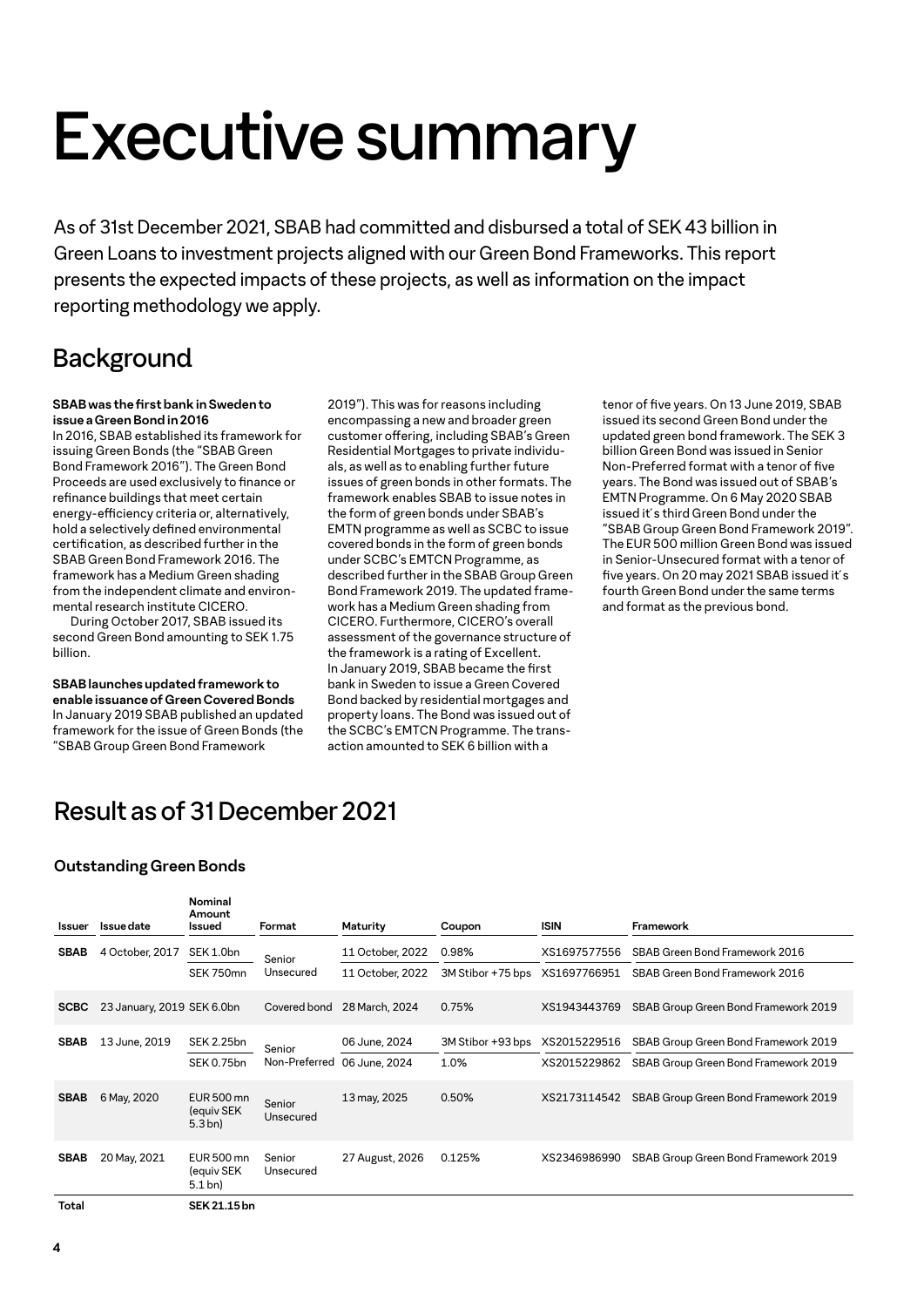## Impact Reporting

## **SBAB Green Bond Framework 2016**

As of 31st December 2021, SBAB had disbursed and/or committed a total of SEK 2.3 billion in Eligible Green Loans to investment projects as defined in SBAB Green Bond Framework 2016. These projects are estimated to generate an annual avoidance in GHG emissions corresponding to 350 tonnes CO<sub>2</sub>e. SBAB's share of the financing is estimated to correspond to an annual avoidance of 208 tonnes CO<sub>2</sub>e. That in turn corresponds to an estimated avoidance of 0.1 tonnes CO<sub>2</sub>e per committed/disbursed SEK 1 million and year.

 *Read more on page 8*

**Eligible Green Loans**

## **SEK 2.3 billion**

**SBAB financed annual expected aggregated energy savings**

# **2 430 MWh**

**SBAB financed annual expected avoidance of GHG emissions** 

# **208 tCO2e**

**Expected annual avoidance of GHG emissions per committed/disbursed SEK 1 million**

**0.1 tCO2e** 

## **SBAB Group Green Bond Framework 2019**

As of 31st December 2021, SBAB had disbursed a total of SEK 40.9 billion in Eligible Green Loans to investment projects as defined in SBAB Group Green Bond Framework 2019. These projects are estimated to generate an annual avoidance in GHG emissions corresponding to 22 507 tonnes CO<sub>2</sub>e. SBAB's share of the financing is estimated to correspond to an annual avoidance of 11 405 tonnes  $CO<sub>2</sub>e$ . That in turn corresponds to an estimated avoidance of 0.3 tonnes CO2e per disbursed SEK 1 million and year.

 *Read more on page 8*

## **Eligible Green Loans**

# **SEK 40.9 billion**

**SBAB financed annual expected aggregated energy savings** 

# **87 308 MWh**

**SBAB financed annual expected avoidance of GHG emissions** 

## **11 405 tCO2e**

**Expected annual avoidance of GHG emissions per disbursed SEK 1 million**

# **0.3 tCO2e**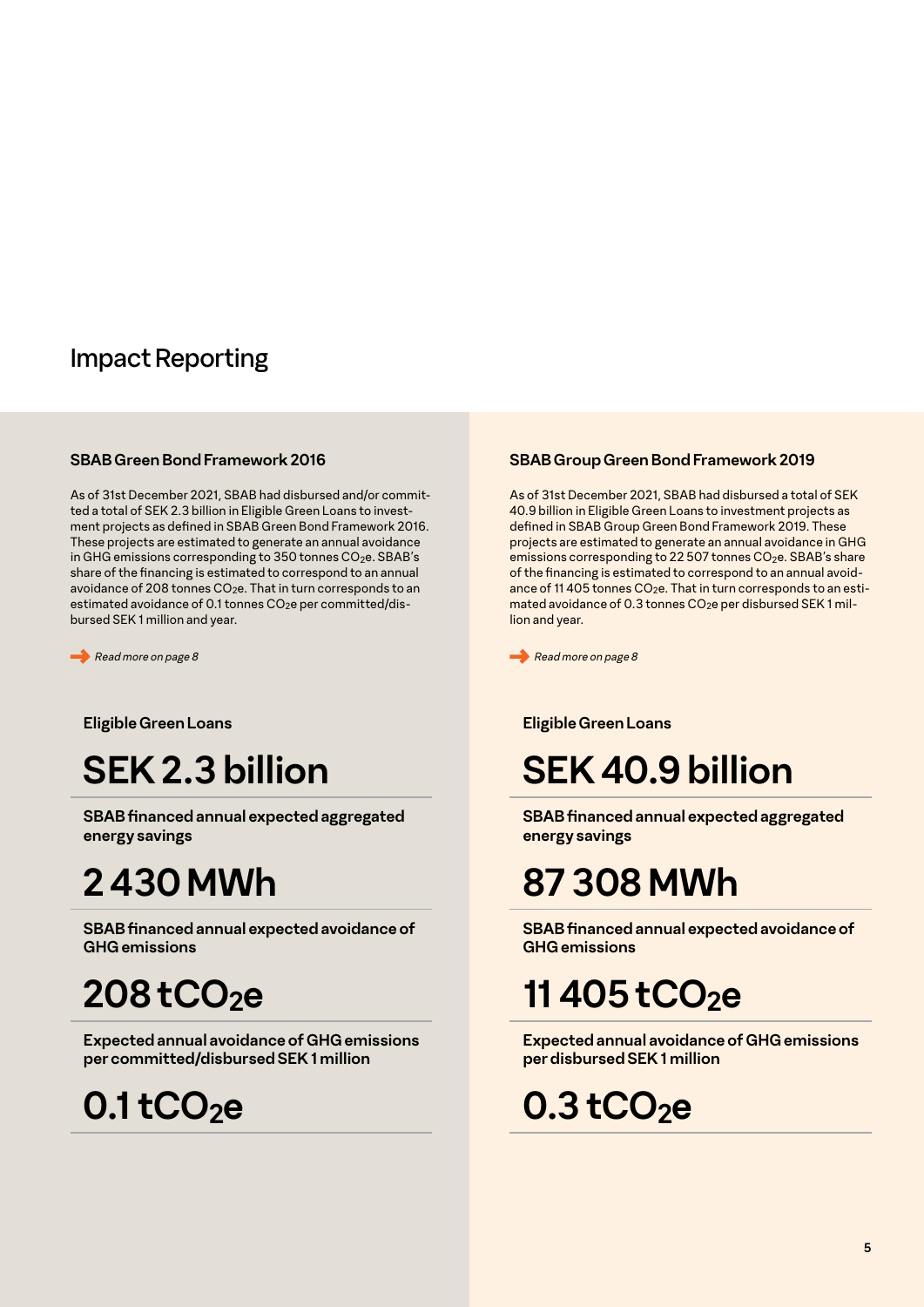# **Insight** Stockholm Balettskon 1

Wallenstam mainly builds rental apartments for its own management and has as part of its sustainability work developed a standard for the newly produced properties to meet at least energy class B. Wallenstam's property Stockholm Balettskon 1 has a ventilation system with a high degree of recycling, heat pumps for efficient energy production and control systems that interact with the property's real energy needs. In addition to this, the property is supplied with Wallenstam's green wind power, which also reduces the property's climate impact. The property is located in Solberga, a charming 50's area located between Älvsjö and Telefonplan. The total area for the homes is 8,943 sqm and in addition there is a garage area of 1,097 sqm. The property has 148 apartments and all have balconies or patios for ground floor apartments. The house has apartments with 1–4 rooms and a kitchen and the apartments are between 32 and 94 sqm in size. The property has an open courtyard with seating, tables and barbecues. There are bicycle rooms and 42 garage spaces in your own garage as well as another 52 garage spaces in a larger garage in a community.

Ħ

| Framework:                                               | SBAB Green Bond Framework 2016   |
|----------------------------------------------------------|----------------------------------|
| Eligible Category in framework:                          | Energy efficient building, EPC B |
| Year of completion:                                      | 2017                             |
| Total energy performance/year:                           | 55 kWh/m2/year                   |
| <b>Baseline (energy requirement</b><br>according to BBR: | 75 kWh/m2/year                   |
| Project full expected GHG<br>emissions avoided:          | 17.69 tCo2e/year                 |
| <b>SBAB</b> financed expected<br>GHG emissions avoided:  | 13.27 tCo2e/year                 |

一起

in e successive concent

所

**His to Hilliam**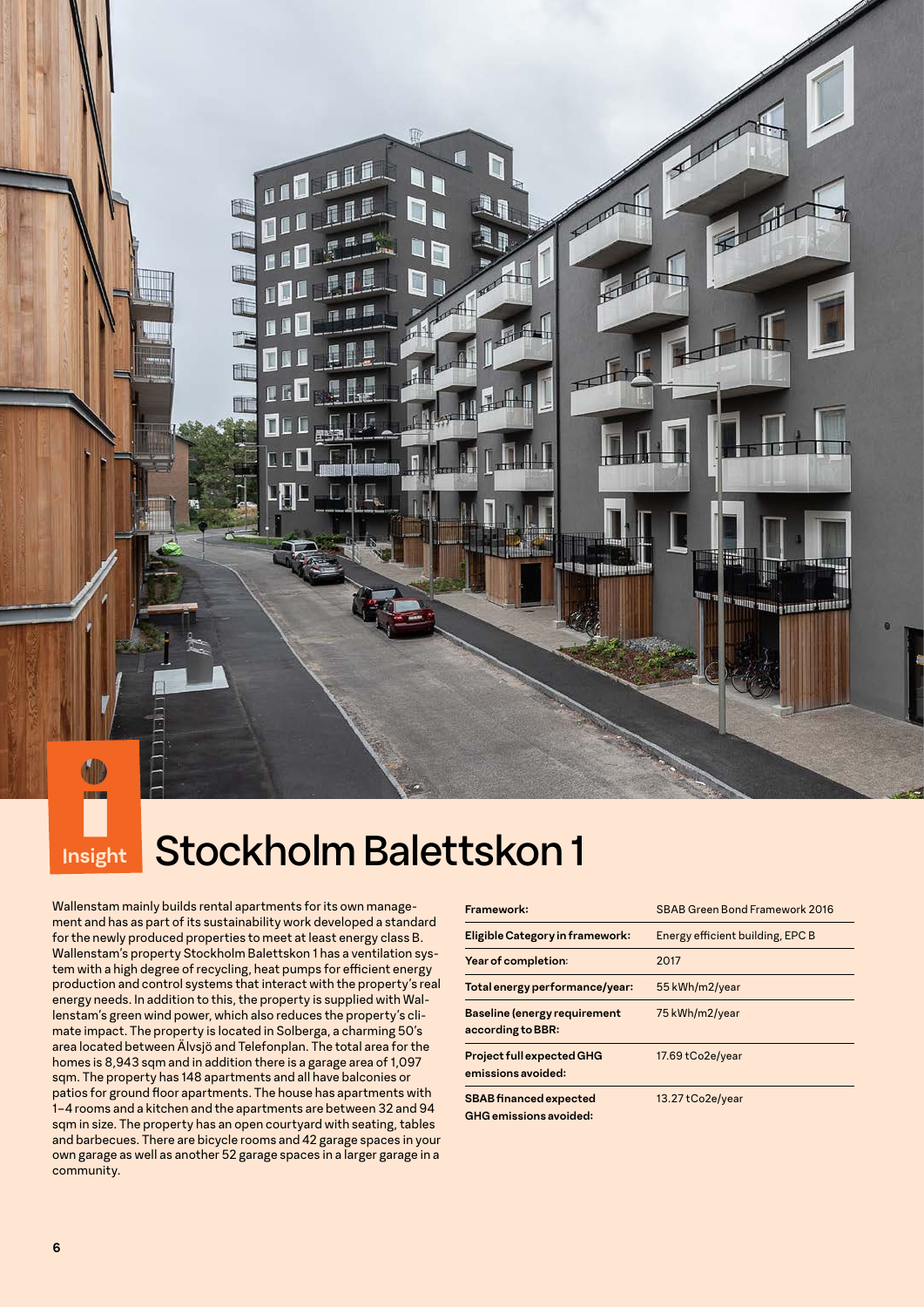# **Insight** Skattsedeln 15

**HR.XX** 

n 加 т

 $\mathbf{u}$ 

**TTP** 

Stockholm Skattsedeln 15 is located along the walkway between the metro station, Hägerstensåsen, and the street, Valutavägen. The property includes 120 apartments. Twelve of the homes in Skattsedeln are LSS homes, which are homes adapted for people living with physical or mental disabilities. LSS homes must meet a high demand for requirements on design and material choice. The frame of the house is concrete with high-performance insulation and well-insulated windows. The homes' air treatment units are fans with heat recycling, which goes to the heat pump and electricity. The hot water meters measure for each apartment separately, which facilitates low energy consumption. In the preschool, separate FTX heat recovery units are installed to further improve energy efficiency. Entry to the property was completed during the second quarter of 2021.

| Framework:                                               | SBAB Green Bond Framework 2016                                 |
|----------------------------------------------------------|----------------------------------------------------------------|
| Eligible Category in framework:                          | Energy efficient building, applying for<br>Miljöbyggnad silver |
| Year of completion:                                      | 2021                                                           |
| Total energy performance/year:                           | 60 kWh/m2                                                      |
| <b>Baseline (energy requirement</b><br>according to BBR: | 75 kWh/m2/year                                                 |
| <b>Project full expected GHG</b><br>emissions avoided:   | 9.41 tCo2e/year                                                |
| <b>SBAB financed expected GHG</b><br>emissions avoided:  | 4.7 tCo2e/year                                                 |

 $1 - 10$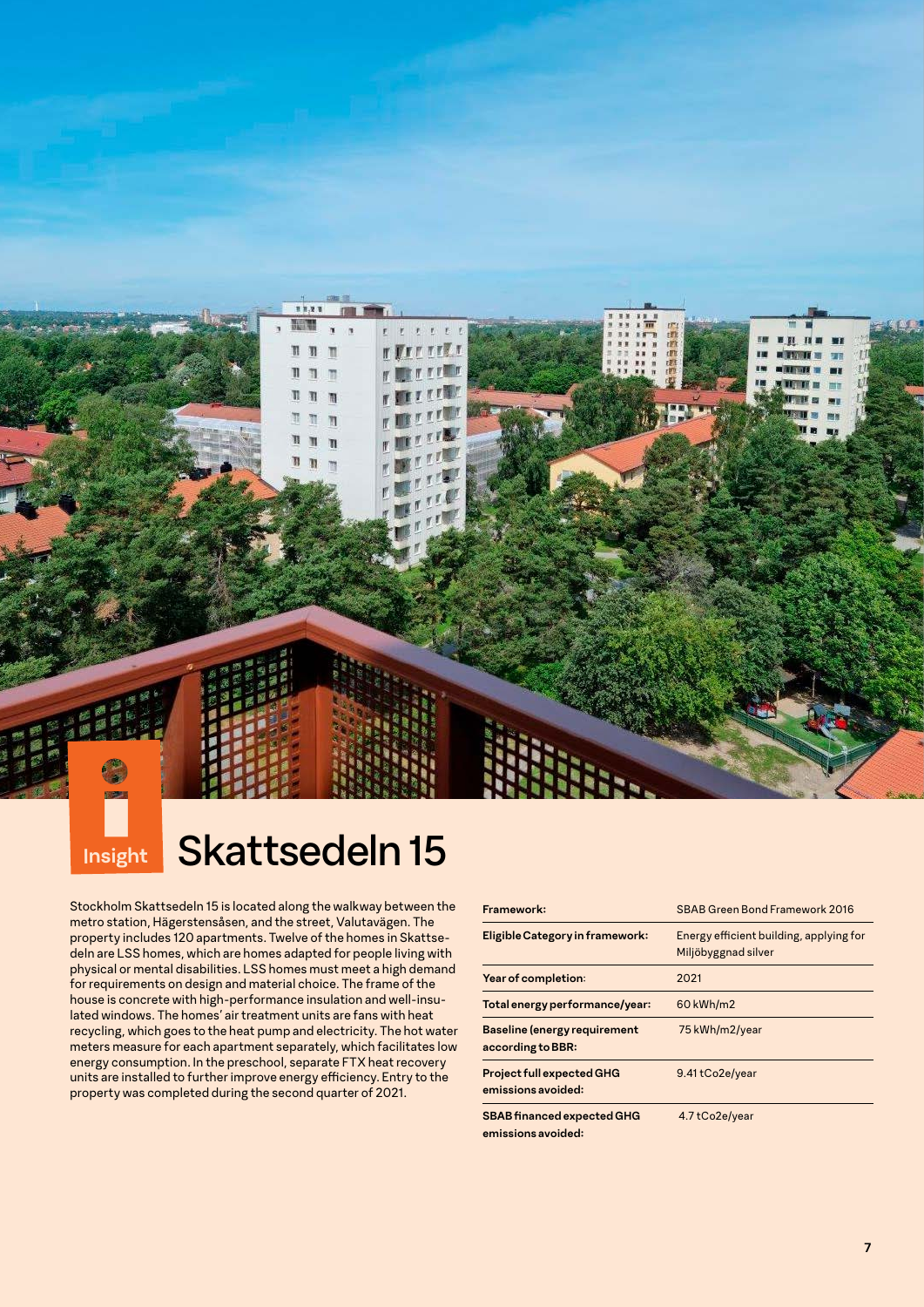## Impact Report SBAB Green Bond Framework 2016

|          |                          |                         |                                                  |                                                | Estimated avoidance of GHG emissions<br>(tonnes CO <sub>2</sub> e/year) |                      |                                                                                   |  |
|----------|--------------------------|-------------------------|--------------------------------------------------|------------------------------------------------|-------------------------------------------------------------------------|----------------------|-----------------------------------------------------------------------------------|--|
| #Objects |                          | (Of which<br>disbursed. | Mortgage<br>loans,                               | gible<br>volumes                               | avoided                                                                 | emissions<br>avoided | <b>SBAB</b> Green<br><b>Bond financed</b><br>expexted GHG<br>emissions<br>avoided |  |
|          |                          |                         |                                                  |                                                |                                                                         |                      |                                                                                   |  |
| 18       | $\overline{\phantom{a}}$ |                         | 2139                                             | 2139                                           | 255                                                                     | 160                  |                                                                                   |  |
|          |                          |                         |                                                  |                                                |                                                                         |                      |                                                                                   |  |
| 1        | 48%                      |                         | 138                                              | 138                                            | 95                                                                      | 48                   |                                                                                   |  |
| 19       |                          |                         | 2277                                             | 2277                                           | 350                                                                     | 208                  | 158                                                                               |  |
|          |                          |                         | <b>Construction loans</b><br>% energy Committed, | reduction SEK million SEK million) SEK million |                                                                         |                      | Full project SBAB financed<br>Total eli- expected GHG expected GHG<br>emissions   |  |

## Impact Report SBAB Group Green Bond Framework 2019

|                                                  |                                                                                       |          |             |       | <b>EPCC</b><br>(Construction<br>initiated<br>before 1 |       |              |
|--------------------------------------------------|---------------------------------------------------------------------------------------|----------|-------------|-------|-------------------------------------------------------|-------|--------------|
| <b>Eligible Category</b>                         | Eligible Green Loan                                                                   | #Objects | <b>EPCA</b> |       | EPCB January 2014)                                    | Other | <b>Total</b> |
| Retail                                           |                                                                                       |          |             |       |                                                       |       |              |
| Energy efficient buildings                       | Residential mortgages (Sw. bolån)                                                     | 11756    | 941         | 10742 | 17885                                                 |       | 29569        |
| Reduction of energy usage                        | Residential mortgages and/or<br>consumer Ioan (Sw. Privatlån)                         | 131      |             |       |                                                       | 293   | 293          |
| Corporate Clients & Tenant-Owners' Associations  |                                                                                       |          |             |       |                                                       |       |              |
| Energy efficient buildings                       | Corporate Ioans Loans to<br>tenant-owners' associations<br>(Sw. bostadsrättsförening) | 260      | 248         | 6011  | 4576                                                  |       | 10834        |
| Energy efficiency and other<br>green investments | SBAB Green Loans to tenant-owners'<br>associations and corporations                   | 54       |             |       |                                                       | 155   | 155          |
| <b>Total</b>                                     |                                                                                       | 12 20 1  | 1189        | 16753 | 22461                                                 | 448   | 40851        |

## Reduction of energy usage – a category with potential!

Since last years impact report, we focused on assessing energy improvements across the portfolio. We included houses with an improved EPC (except EPC A, B or C), where the final energy use per sq.m. & year on the property has reduced by at least 30 percent for the Green Bond Framework 2019 and 35 percent for the Green Bond Framework 2016.

**Eligible volumes (SEK mn)** 

We are focusing on energy efficiency in our customer engagement and are promoting energy improvement activities through information campaigns and customer offerings. We recently launched a partnership with Anticimex on energy consultation and The Tibber App which provides real-time visibility into pricing as well as analytics and an overview of the electricity consumption in the home that help our customers to use energy more efficiently.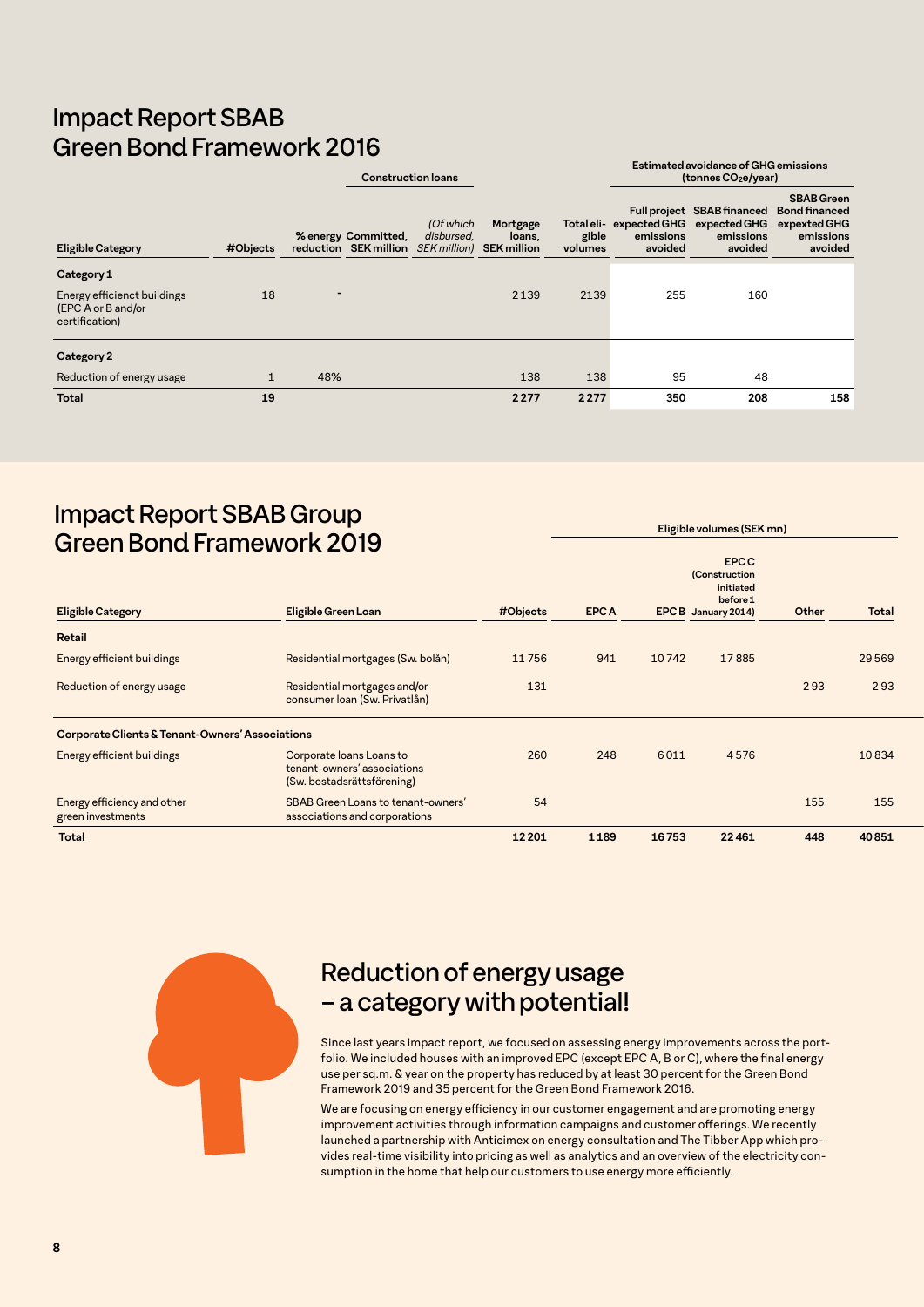## **Green Bond Framework 2016**

As of 31st December 2021, SBAB had disbursed and/or committed a total of SEK 2.3 billion in Eligible Green Loans to investment projects as defined in SBAB Group Green Bond Framework 2016. These projects are estimated to generate an annual avoidance in GHG emissions corresponding to 350 tonnes CO<sub>2</sub>e. SBAB's share of the financing is estimated to correspond to an annual avoidance of 208 tonnes CO<sub>2</sub>e. That in turn corresponds to an estimated avoidance of 0.1 tonnes CO2e per disbursed SEK 1 million and year.

In addition to these eligible projects, SBAB has other yet unclasssified loan assets (mainly construction loans) that may qualify to serve as the basis for issuing green bonds.

At year-end, outstanding Green Bonds within the SBAB Group Green Bond Framework 2016 amounted to SEK 1.75 billion. These Green Bonds are estimated to generate an annual avoidance of 158 tonnes CO<sub>2</sub>e.

More information about the respective eligible category is available in Annex II. The framework is available in full at [sbab.se.](https://www.sbab.se/download/18.61877aa21682db56c3b1b/1548686023034/SBAB%20Group%20Green%20Bond%20Framework%202019_FINAL.pdf)

Read more on page 15

**Eligible Green Loans & Estimated annual avoidance of GHG emissions**

## **SEK 2.3 billion → 208 tCO2e**

**Outstanding Green Bonds & Estimated annual avoidance of GHG emissions** 

## **SEK 1.75 billion → 158 tCO2e**

| EPC C | Estimated avoidance of GHG emissions (tonnes $CO2e/year$ ) |  |
|-------|------------------------------------------------------------|--|
|       |                                                            |  |

|      | expected SBAB finan-<br>GHG emis- ced expected ced expected<br>sions GHG emis- GHG emis-<br>avoided sions avoided sions avoided | <b>Full project</b> |     | (Construc-<br>tion initiated<br>before 1<br>January<br>2014) Other |         | EPCA EPCB |  |
|------|---------------------------------------------------------------------------------------------------------------------------------|---------------------|-----|--------------------------------------------------------------------|---------|-----------|--|
|      |                                                                                                                                 |                     |     |                                                                    |         |           |  |
|      | 9641                                                                                                                            | 17392               |     | 10288                                                              | 6177    | 927       |  |
|      | 33                                                                                                                              | 60                  | 60  |                                                                    |         |           |  |
|      |                                                                                                                                 |                     |     |                                                                    |         |           |  |
|      |                                                                                                                                 |                     |     |                                                                    |         |           |  |
|      | 1730                                                                                                                            | 5055                |     | 3618                                                               | 1 3 1 2 | 125       |  |
|      |                                                                                                                                 |                     |     |                                                                    |         |           |  |
|      | n/a                                                                                                                             | n/a                 | n/a |                                                                    |         |           |  |
| 5410 | 11405                                                                                                                           | 22507               | 60  | 13906                                                              | 7489    | 1052      |  |

## **Green Bond Framework 2019**

As of 31st December 2021, SBAB had disbursed a total of SEK 40.9 billion in Eligible Green Loans to investment projects as defined in SBAB Group Green Bond Framework 2019. These projects are estimated to generate an annual avoidance in GHG emissions corresponding to 22 507 tonnes CO<sub>2</sub>e. SBAB's share of the financing is estimated to correspond to an annual avoidance of 11 405 tonnes CO<sub>2</sub>e. That in turn corresponds to an estimated avoidance of 0.3 tonnes CO2e per disbursed SEK 1 million and year.

In addition to these eligible projects, SBAB has other yet unclasssified loan assets (mainly construction loans) that may qualify to serve as the basis for issuing green bonds.

At year-end, outstanding Green Bonds within the SBAB Group Green Bond Framework 2019 amounted to SEK 19.4 billion. These Green Bonds are estimated to generate an annual avoidance of 5 410 tonnes CO<sub>2</sub>e

More information about the respective eligible category is available in Annex II. The framework is available in full at [sbab.se](https://www.sbab.se/download/18.61877aa21682db56c3b1b/1548686023034/SBAB%20Group%20Green%20Bond%20Framework%202019_FINAL.pdf).

Read more on page 16

**Eligible Green Loans & Estimated annual avoidance of GHG emissions**

## **SEK 40.9 billion → 11 405 tCO2e**

**Outstanding Green Bonds & Estimated annual avoidance of GHG emissions** 

**SEK 19.4 billion → 5 410 tCO2e**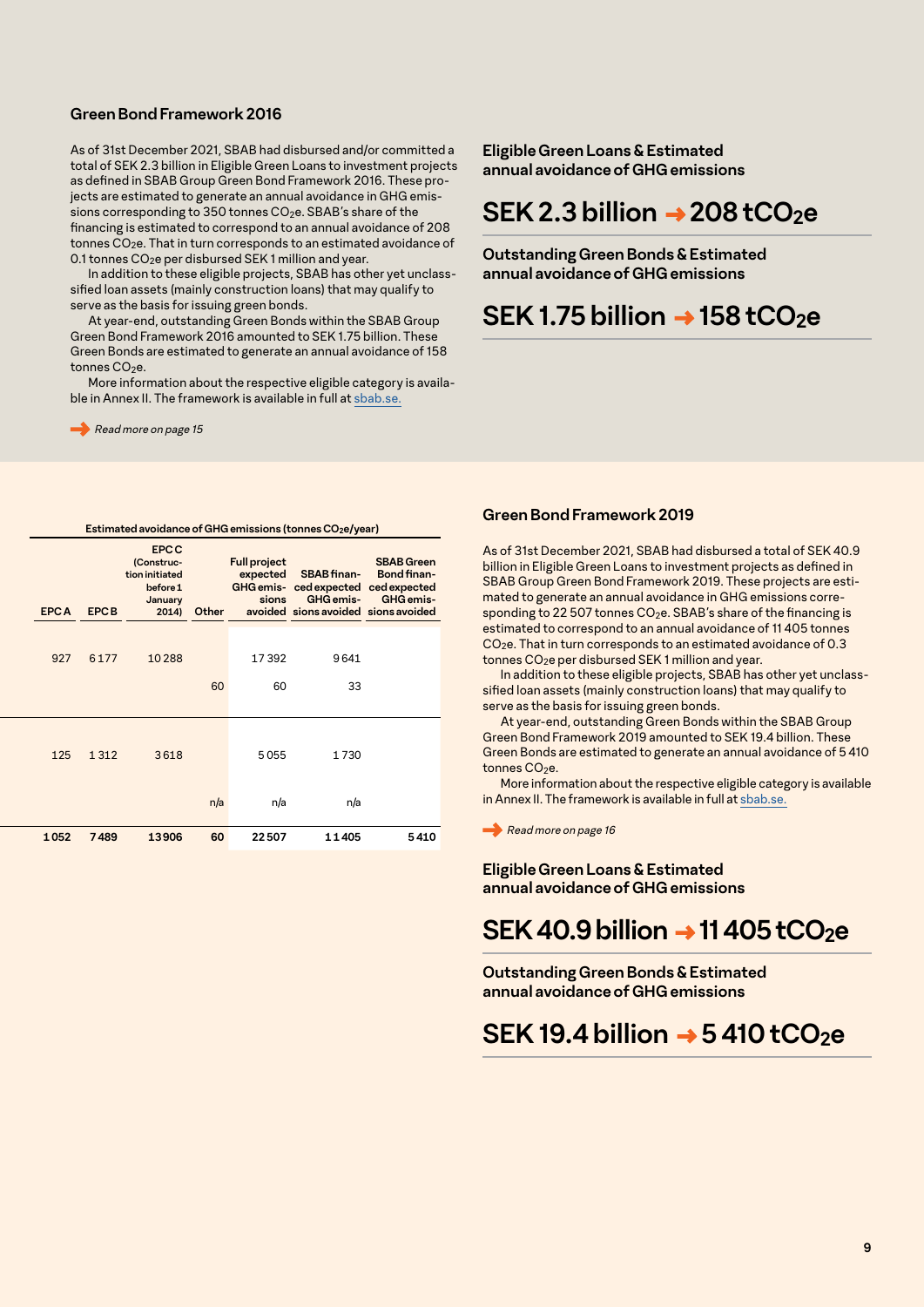# Reporting methodology

The reporting methodology applied in this report is based on "Nordic Public Sector Issuers: Position Paper on Green Bonds Impact Reporting."

## SBAB Green Bond Framework 2016

The expected avoidance of GHG emissions has been calculated based on how much less energy each Eligible Project's actual or expected energy consumption is compared with the allowed consumption as stated in the National Board of Housing, Building and Planning's building codes for new construction (Energy Class C), or compared with an old enegry declaration if the energy reduction is at last 35 percent. Thereafter, reduction in GHG emissions have been estimated for each Eligible Project based on average GHG emissions per kWh.

### **Calculation formula**

 $\rightarrow$  ( $\mathbf{A}$  –  $(\mathbf{B}$  –  $\mathbf{C}$ ))  $\times$   $\mathbf{D}$   $\times$   $\mathbf{E}$  = Full project GHG emissions avoided  $\times$  **F** 

- **A** = Baseline for energy consumption or former energy usage per m2 Atemp and year (see "Baseline methodology" for definitions and details)
- $\bf{B}$  = Expected/actual energy consumption per m2 Atemp and year
- **C** = Own energy production per m2 Atemp and year
- $\mathbf{D}$  = Object size, m2 Atemp
- **E** = Average GHG emissions per kWh *(see "Methodology for calculating GHG emissions per building category" for definitions and details)*
- $\mathbf{F}$  = SBAB's share of the financing<sup>1)</sup>

 $1)$  Existing buildings = Loan relative to the market value. Buildings under construction = Expected amounts disbursed relative to the production cost

## SBAB Group Green Bond Framework 2019

The expected avoidance of GHG emissions has been calculated based on how much less energy each Eligible Projects' actual or expected energy consumption is compared with average energy consumption for existing buildings (buildings with construction year before 1 January 2014). Or allowed energy consumption as stated in the National Board of Housing, Building and Planning's building codes for new buildings (buildings with construction year after 1 January 2014). Or compared with an old energy declaration if the energy reduction is at least 30 percent. Avoided GHG emissions have been estimated for each object based on average emissions per kWh (depending on type of object).

## **Calculation formula**

- $\rightarrow$  (**A B**) x **C** x **D** = Full project GHG emissions avoided x **E**
- **A** = Baseline for energy consumption or former energy usage per m2 Atemp and year (see "Baseline methodology" for definitions and details)
- $\bf{B}$  = Expected or actual energy consumption per m2 Atemp and year
- **C** = Object size, m2 Atemp
- **D** = Average GHG emissions (CO2e) per kWh (see "Methodology for calculating GHG emissions per building category" for definitions and details)
- $\mathbf{E}$  = SBAB's share of the financing<sup>1)</sup>

1) Existing buildings = Loan relative to the market value. Buildings under construction = Expected amounts disbursed relative to the production cost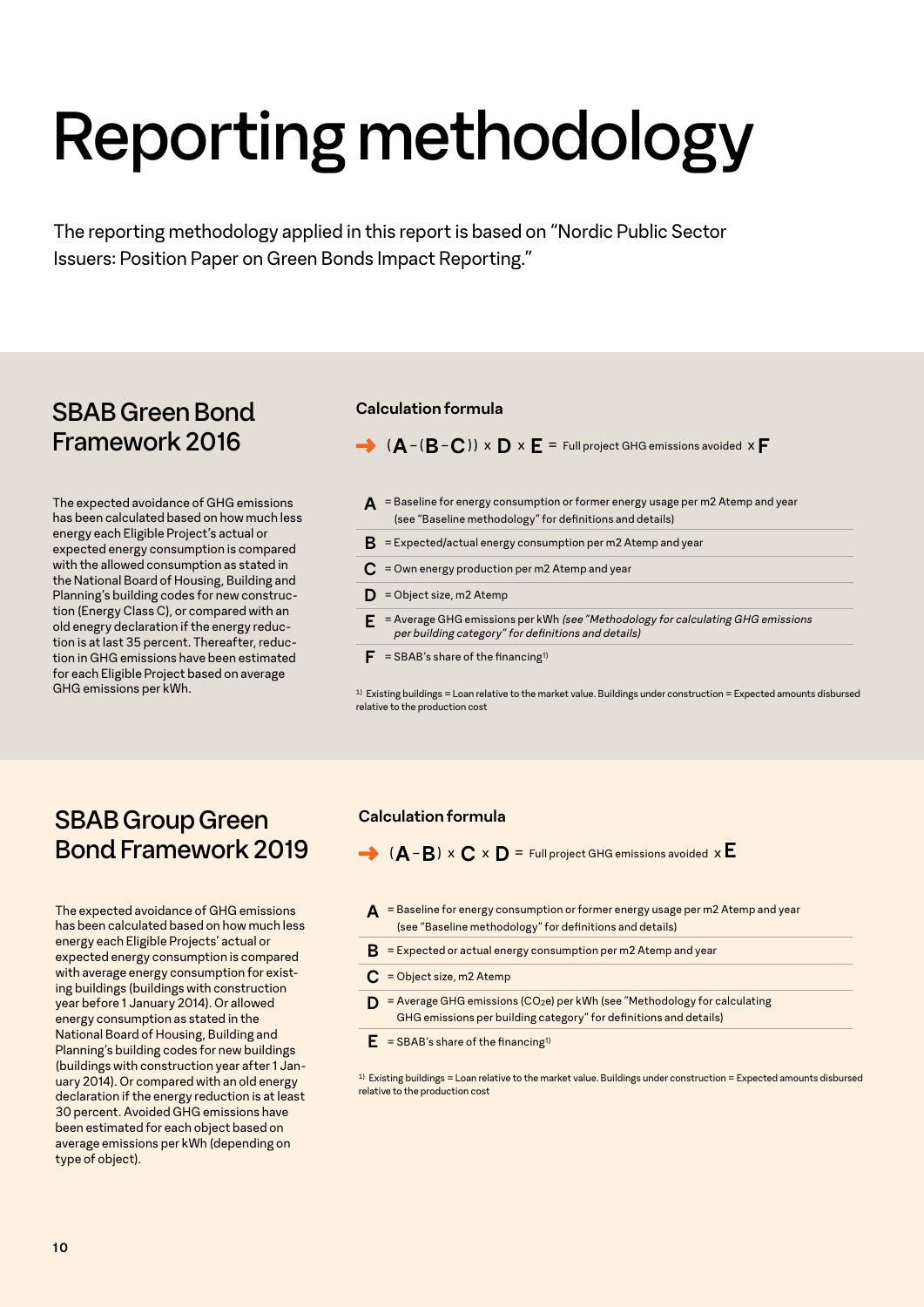## Allocation to EU-taxonomy relevant categories

We have assessed to what extent our allocated green assets contribute to the Technical Screening Criteria in the EU-taxonomy. This assessment is based on available data and current definitions of national thresholds<sup>1)</sup>. We have not assessed the full taxonomy alignment (Do No Significant Harm and Minimum Safeguards) due to lack of available data. Read our mandatory taxonomy report in annual report 2021 page 197-198.

### SBAB Green Bond Framework 2016

| Eligible Category                                                   | <b>Total allocated</b><br>volume (SEK<br>mn) | Environmental<br>obiective<br>linked to EU-<br>taxonomy | Applicable econo-<br>mic activity linked<br>to EU-taxonomy | Estimated alignment with Technical<br><b>Screening Criteria</b>                               | Allocated volume<br>per sub category<br>(SEK mn) | Percentage<br>of allocated<br>volume per<br>sub category |
|---------------------------------------------------------------------|----------------------------------------------|---------------------------------------------------------|------------------------------------------------------------|-----------------------------------------------------------------------------------------------|--------------------------------------------------|----------------------------------------------------------|
| Corporate Clients & Tenant-Owners' Associations                     |                                              |                                                         |                                                            |                                                                                               |                                                  |                                                          |
| Energy efficienct buildings<br>(EPC A or B and/or<br>certification) |                                              | 2139 Climate change Acquisition and<br>mitigation       | ownership of<br>buildings                                  | $EPC A - aligned$                                                                             | 130                                              | 6.1%                                                     |
|                                                                     |                                              |                                                         |                                                            | EPC B - majority of assets within this<br>category are expected to be aligned                 | 2009                                             | 93.9%                                                    |
| Reduction of energy usage<br>(by at least 35 percent)               |                                              | 138 Climate change Renovation of<br>mitigation          | existing buildings                                         | Partially aligned - the energy<br>efficiency investment is aligned but<br>not the entire loan | 138                                              | 100%                                                     |

- Aligned
- Most likely aligned
- Partially aligned
- Not aligned

1) National definition of building within the top 15% most energy-efficient CIT Energy Management published (2021-12-14) a report that defines national thresholds for different building types. However, there are no definition for single family houses. The threshold for multifamily houses is 75 kWh/m2/ year based on current building regulations (BBR29) [\(read full report\).](https://www.fastighetsagarna.se/globalassets/dokument/pdf/nyheter/analys-av-primarenergital-for-de-15-procent-basta-byggnaderna.pdf?bustCache=1645012471084) The National Board of Housing, Building and Planning and the Swedish Energy Agency will investigate their role in developing a method for determining which buildings are the 15 percent most energy efficient.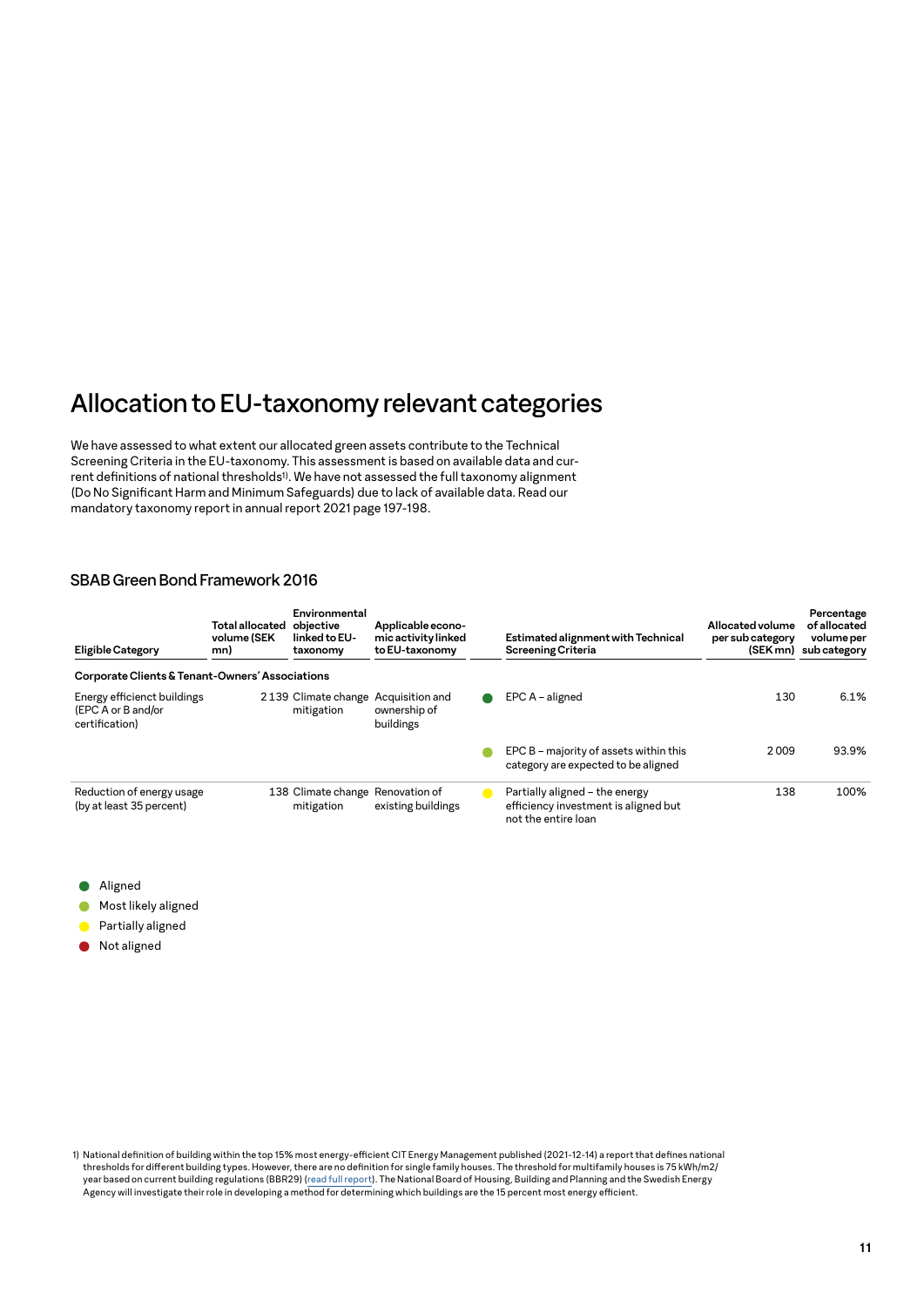## SBAB Green Bond Framework 2019

| Eligible Category                                                                                                            | <b>Total allocated</b><br>volume (SEK mn) objective | Environmental                                  | Applicable eco-<br>nomic activity                           |                | Estimated alignment with Technical<br><b>Screening Criteria</b>                                                                                                                                            | Allocated volume<br>per sub category<br>(SEK mn) | Percentage<br>of allocated<br>volume per<br>sub category |
|------------------------------------------------------------------------------------------------------------------------------|-----------------------------------------------------|------------------------------------------------|-------------------------------------------------------------|----------------|------------------------------------------------------------------------------------------------------------------------------------------------------------------------------------------------------------|--------------------------------------------------|----------------------------------------------------------|
| Retail                                                                                                                       |                                                     |                                                |                                                             |                |                                                                                                                                                                                                            |                                                  |                                                          |
| Energy efficient buildings<br>$(EPC A, B or C) -$<br>Residential mortgages                                                   | 29 5 69                                             | mitigation                                     | Climate change Acquisition and<br>ownership of<br>buildings |                | EPC A - aligned                                                                                                                                                                                            | 941                                              | 3.2%                                                     |
|                                                                                                                              |                                                     |                                                |                                                             |                | EPC B - majority of assets within this<br>category are expected to be aligned                                                                                                                              | 10742                                            | 36.3%                                                    |
|                                                                                                                              |                                                     |                                                |                                                             | $\blacksquare$ | EPC C - part of assets within this<br>category are expected to be aligned                                                                                                                                  | 17885                                            | 60.5%                                                    |
| Reduction of energy usage<br>(by at least 30 percent) -<br>Residential mortgages and/<br>or consumer loan (Sw.<br>Privatlån) |                                                     | 293 Climate change Renovation of<br>mitigation | existing<br>buildings                                       | $\bullet$      | Partially aligned - the energy efficiency<br>investment is aligned but not the entire<br>loan                                                                                                              | 293                                              | 100%                                                     |
| Corporate Clients & Tenant-Owners' Associations                                                                              |                                                     |                                                |                                                             |                |                                                                                                                                                                                                            |                                                  |                                                          |
| Energy efficienct buildings<br>(EPC A, B or C)                                                                               | 10 834                                              | mitigation                                     | Climate change Acquisition and<br>ownership of              |                | EPC A - aligned                                                                                                                                                                                            | 248                                              | 2.3%                                                     |
|                                                                                                                              |                                                     |                                                | buildings                                                   |                | EPC B - majority of assets within this<br>category are expected to be aligned                                                                                                                              | 6011                                             | 55.5%                                                    |
|                                                                                                                              |                                                     |                                                |                                                             |                | EPC C - part of assets within this<br>category are expected to be aligned                                                                                                                                  | 4576                                             | 42.2%                                                    |
| SBAB Green Loans to<br>tenant-owners'<br>associations and<br>corporations                                                    | 155                                                 | Climate change Renovation of<br>mitigation     | existing<br>buildings                                       |                | Lack of data to determine if building<br>renovation complies with the applicable<br>requirements for major renovations or<br>leads to a reduction of primary energy<br>demand (PED) of at least 30 percent | 155                                              | 100%                                                     |

- Aligned
- Most likely aligned  $\bullet$
- Partially aligned  $\bullet$
- Not aligned

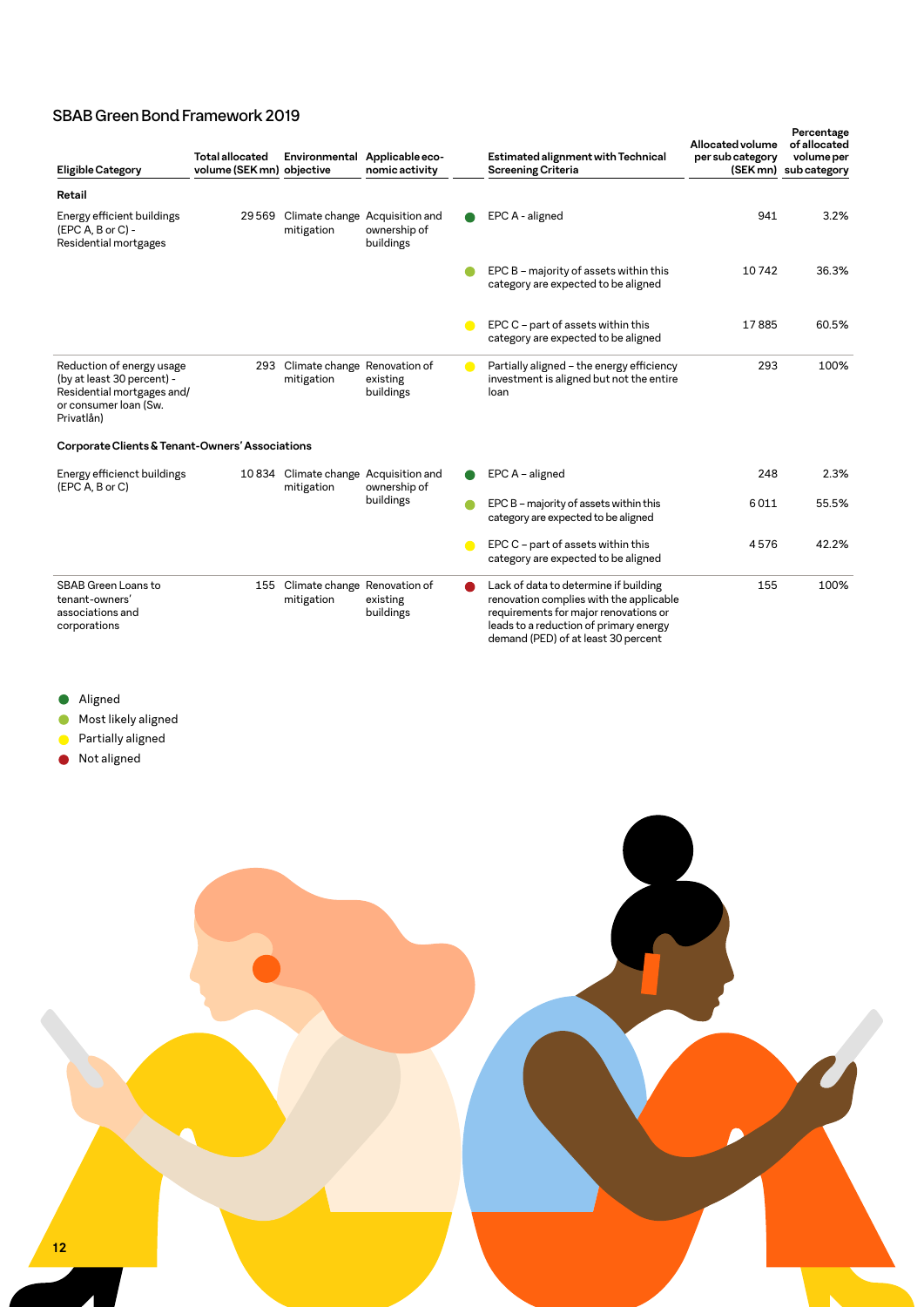## Baseline methodology

The energy performance in the energy declarations made from 1 January 2019 is based on primary energy demand instead of specific energy usage. The specific energy usage in older energy declarations was defined as delivered energy to the building divided by the floor area Atemp and different calculations were applied depending on source for heating and the climate zone of the building. The energy performance for buildings with energy declarations done before 1 January 2019 may therefore be different from those made after 1 January 2019 and the energy performance is not always directly comparable.

Due to this challenge and our lack of complete data to convert all energy declarations into primary energy demand, we are taking a conservative approach in our baseline methodology and all threshold values for energy performance is based on primary energy demand.

1 January 2014 was the date when the new energy class requirements became mandatory in the building regulations with minimum requirement of Energy Class C for all new buildings. Our baseline methodology is therefore different depending on the year of construction.

#### **Buildings with construction year after 1 January 2014**

The primary energy demand for Energy Class C, expressed in kWh/m2/ year, is used as baseline.

#### **Buildings with construction year before 1 January 2014**

The average primary energy demand within the average energy class expressed in kWh/ m2/year is used as baseline.

#### **Reduction of energy usage**

Houses with an improved energy declaration, where the final energy use per sq.m. & year on the property has reduced by at least 30 percent for the Green Bond Framework 2019 and 35 percent for the Green Bond Framework 2016.

## Methodology for calculating GHG emissions per building category

#### GHG emissions (CO<sub>2</sub>e) per kWh for multifamily build**ings and corporate properties** *(sw. flerbostadshus)*

District heating is the most common heating sources followed by electricity.1

| <b>Heating sources</b>  | % distribution | Gram CO <sub>2</sub> e per kWh                 |  |  |
|-------------------------|----------------|------------------------------------------------|--|--|
| <b>District heating</b> | 91%            | $63$ g CO <sub>2</sub> e per kWh <sup>2</sup>  |  |  |
| Electricity             | 9%             | $315$ g CO <sub>2</sub> e per kWh <sup>2</sup> |  |  |
|                         |                |                                                |  |  |

 $(0.91 \times 63 \text{ g}) + (0.09 \times 315 \text{ g}) = 85.68 \text{ g } CO_2$ e per kWh

<sup>1)</sup> Report from the Swedish Energy Agency (2016) "Energy statistics for multi-dwelling buildings"

2) Report from the Nordic Public Sector Issuers (2020) "Position Paper on Green Bonds Impact Reporting"

### **GHG emissions per kWh for single family houses**  *(sw. småhus)*

Electricity is the most common heating sources, followed by biofuels and district heating.1

| <b>Heating sources</b>   | % distribution | Gram CO <sub>2</sub> e per kWh                  |
|--------------------------|----------------|-------------------------------------------------|
| Electricity              | 47%            | $315$ g CO <sub>2</sub> e per kWh <sup>2</sup>  |
| Biofuels (wood, pellets) | 36%            | $16.1$ g CO <sub>2</sub> e per kWh <sup>3</sup> |
| District heating         | 17%            | 63 g CO <sub>2</sub> e per kWh <sup>2</sup>     |

 $(0.47 \times 315 \text{ g}) + (0.36 \times 16.1 \text{ g}) + (0.17 \times 63 \text{ g}) = 164.55 \text{ g}$  CO<sub>2</sub>e per kWh

<sup>1)</sup> Report from the Swedish Energy Agency (2016) "Energy statistics for single houses"

2) Report from the Nordic Public Sector Issuers (2020) "Position Paper on Green Bonds Impact Reporting"

3) Report from the Swedish Environmental Research Institute (2015) "Greenhouse gas emissions for Swedish pellet production"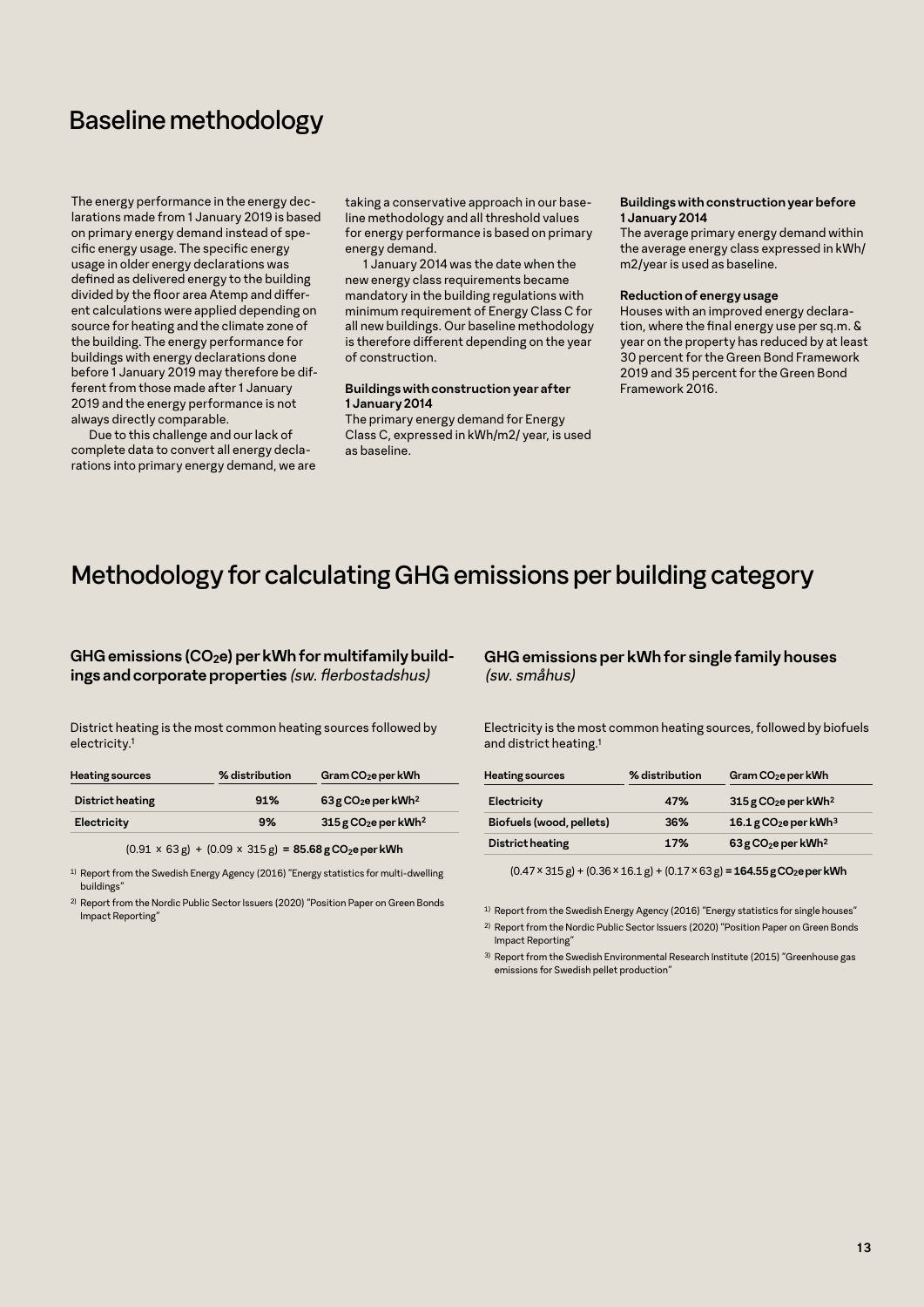# Auditor's Limited Assurance Report on SBAB's Green Bond Impact Report

To SBAB Bank AB (publ), corporate identity number 556253-7513

#### **Introduction**

We have been engaged by SBAB Bank AB (publ), ("SBAB") to undertake a limited assurance engagement of the Green Bond Impact reporting ("Reporting") for the year 2021 set out in this document.

#### **Responsibilities of SBAB's management**

SBAB's Management is responsible for the preparation of the Reporting in accordance with the applicable criteria, as explained in the SBAB Green Bond Framework 2016 and the SBAB Group Green Bond Framework 2019 (available at [sbab.se\)](https://www.sbab.se/1/in_english/investor_relations/sbab_unsecured_funding/sbab_green_bond.html), as well as the accounting and calculation principles that the Company has developed. This responsibility also includes the internal control relevant to the preparation of the Reporting that is free from material misstatements, whether due to fraud or error.

#### **Responsibilities of the auditor**

Our responsibility is to express a conclusion on the Reporting based on the limited assurance procedures we have performed. Our engagement is limited to historical information presented and does therefore not cover future-oriented information.

We conducted our limited assurance engagement in accordance with ISAE 3000 Assurance Engagements Other than Audits or Reviews of Historical Financial Information. A limited assurance engagement consists of making inquiries, primarily of persons responsible for the preparation of the Reporting, and applying analytical and other limited assurance procedures. The procedures performed in a limited assurance engagement vary in nature from, and are

less in extent than for, a reasonable assurance engagement conducted in accordance with International Standards on Auditing and other generally accepted auditing standards in Sweden.

The firm applies ISQC 1 (International Standard on Quality Control) and accordingly maintains a comprehensive system of quality control including documented policies and procedures regarding compliance with ethical requirements, professional standards and applicable legal and regulatory requirements. We are independent of SBAB in accordance with professional ethics for accountants in Sweden and have otherwise fulfilled our ethical responsibilities in accordance with these requirements.

The procedures performed consequently do not enable us to obtain assurance that we would become aware of all significant matters that might be identified in a reasonable assurance engagement.

Accordingly, the conclusion of the procedures performed do not express a reasonable assurance conclusion.

Our procedures are based on the criteria defined by SBAB's Management as described above. We consider these criteria suitable for the preparation of the Reporting.

We believe that the evidence we have obtained is sufficient and appropriate to provide a basis for our conclusion below.

#### **Conclusions**

Based on the limited assurance procedures we have performed, nothing has come to our attention that causes us to believe that the Green Bond Impact Report for the year 2021, is not prepared, in all material respects, in accordance with the applicable criteria, as explained in the SBAB Green Bond Framework 2016 and the SBAB Group Green Bond Framework 2019.

Solna 21 March 2022

Deloitte AB

Patrick Honeth Authorized Public Accountant

Adrian Fintling Expert Member of FAR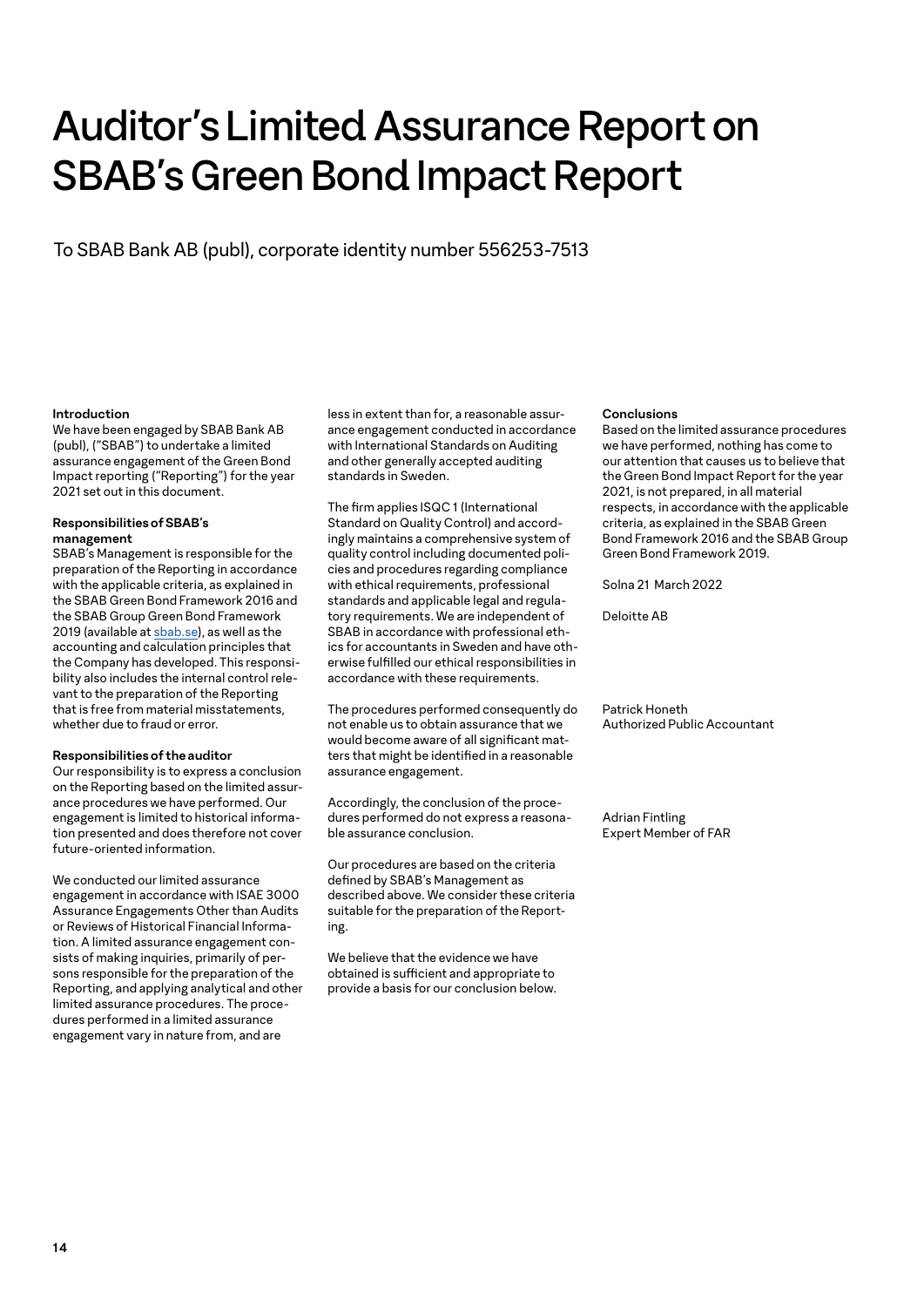

A loan provided by SBAB will become an eligible loan (each an "SBAB Eligible Green Loan") if it is used to finance or refinance a project which fulfils one of the below criteria.

| <b>Eligible Category</b>                                         | <b>Eligibility Criteria</b>                                                                                                                                                                                                                            |
|------------------------------------------------------------------|--------------------------------------------------------------------------------------------------------------------------------------------------------------------------------------------------------------------------------------------------------|
| Category 1                                                       |                                                                                                                                                                                                                                                        |
| Energy efficienct buildings<br>(EPC A or B and/or certification) | Is either a new construction, a rehabilitation or major renovation by a corporate entity or a tenant-owner association (Sw.<br>bostadsrättsförening) of one or more of its residential or commercial buildings which has/have obtained or will obtain: |
|                                                                  | (i) an energy performance certificate (Sw. energideklaration) issued by the Swedish National Board of Housing, Building and Plan-<br>ning (Sw. Boverket) (an "Energy Performance Certificate"), regardless of energy class; and                        |
|                                                                  | (ii) at least one of the following certifications (or similar): Energy Performance Certificate with energy class A or B;                                                                                                                               |
|                                                                  | Energy Performance Certificate with energy class A or B;                                                                                                                                                                                               |
|                                                                  | Miljöbyggnad (minimum certification "silver");                                                                                                                                                                                                         |
|                                                                  | Svanen (Eng. Nordic Swan);                                                                                                                                                                                                                             |
|                                                                  | Passivhus (Eng. Passive House);                                                                                                                                                                                                                        |
|                                                                  | Green Building;                                                                                                                                                                                                                                        |
|                                                                  | LEED (minimum certification "gold"); or                                                                                                                                                                                                                |
|                                                                  | BREEAM or BREEAM-SE (minimum certification "excellent").<br>$\bullet$                                                                                                                                                                                  |
|                                                                  |                                                                                                                                                                                                                                                        |

**Category 2**

-Reduction of energy usage residential or compare and the Arehabilitation or major renovation by a corporate entity or a tenant-owner association of one or more of its residential or com<br>-----------------------------------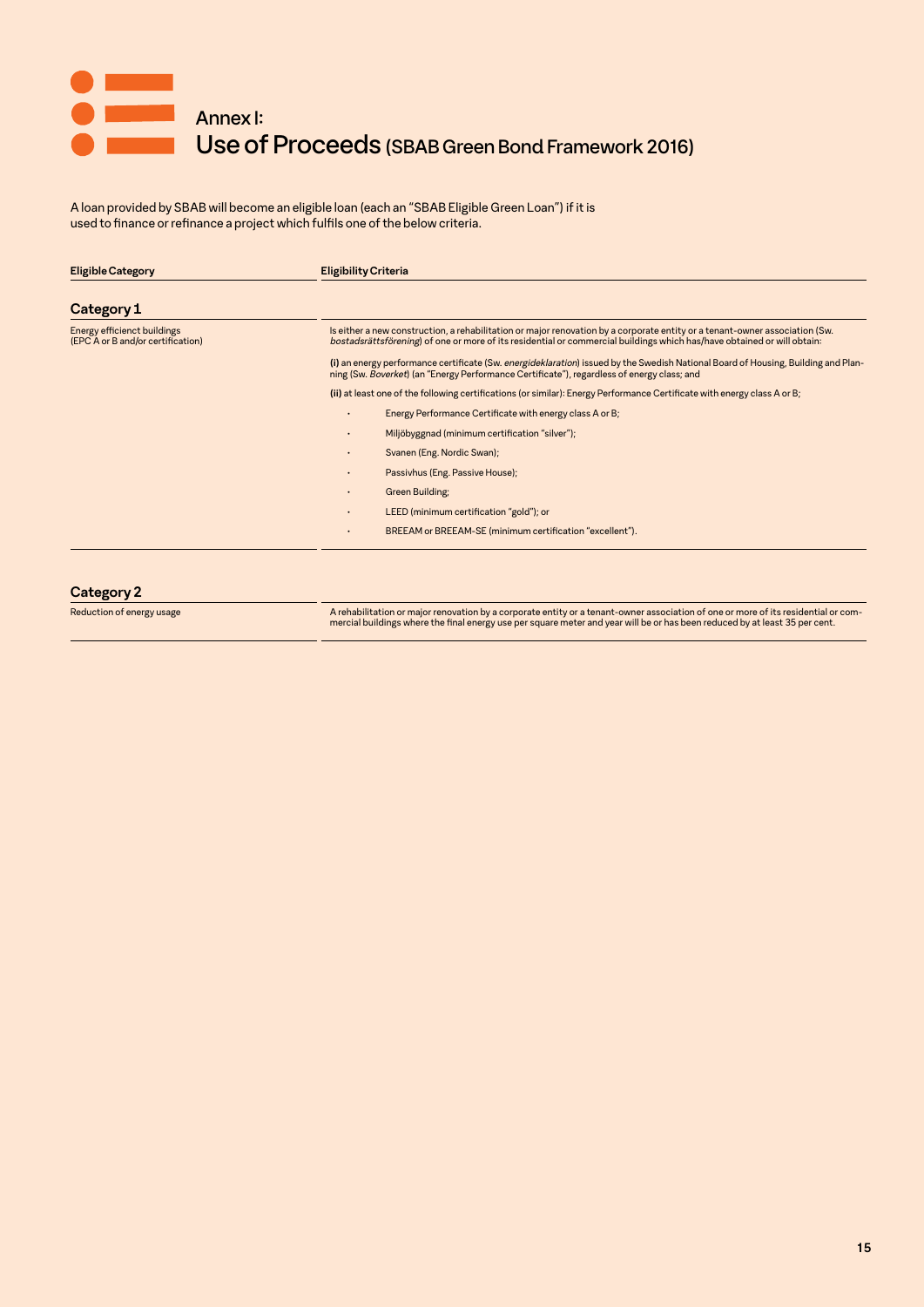

A loan provided and held by the SBAB Group will become an eligible loan (each an **"Eligible Green Loan"**) if it fulfils the eligibility criteria of one of the below categories.

Each Eligible Green Loan (other than a consumer loan) is primarily secured either by mortgages (Sw. pantbrev) pledged in

favour of an entity in the SBAB Group if the loan relates to a property (Sw. fast egendom) or a by a pledge in favour of an entity in the SBAB Group if the loan relates to a tenant-owners' right. In certain cases, the Eligible Green Loans are also secured by a share pledge or through a guarantee.

The loan may be regarded as an Eligible Green Loan during 10 years from the time of selection in accordance with Section 3 in the Framework.

| <b>Eligible Category</b>      | Eligible Green Loan                                                         | Eligibility Criteria                                                                                                                                                                                                                                                                                                                                                                                                                                                                                                                                                                                              |
|-------------------------------|-----------------------------------------------------------------------------|-------------------------------------------------------------------------------------------------------------------------------------------------------------------------------------------------------------------------------------------------------------------------------------------------------------------------------------------------------------------------------------------------------------------------------------------------------------------------------------------------------------------------------------------------------------------------------------------------------------------|
| Retail                        |                                                                             |                                                                                                                                                                                                                                                                                                                                                                                                                                                                                                                                                                                                                   |
| Energy efficient<br>buildings | Residential retail mortgage loans<br>(Sw. bolån)<br><b>SBAB</b> product:    | • Properties (Sw. fastigheter) owned by one or more individuals where the building on such property (i) has obtained<br>an EPC with energy class A or B (where the construction was initiated on or after 1 January 2014); (ii) has obtained<br>an EPC with energy class A, B or C (where the construction was initiated before 1 January 2014); or (iii) has an energy<br>performance equivalent to a new EPC with the required criteria set out in (i) or (ii) above (as applicable); or<br>. Tenant-owners' rights (Sw. bostadsrätter) held by one or more individuals where the building owned by the tenant- |
|                               | <b>SBAB Group green</b><br>mortgage loan<br>(Sw. Grönt Bolån)               | owner association (Sw. bostadsrättsförening) to which the tenant-owners' right relate (i) has obtained an EPC with<br>energy class A or B (where the construction was initiated on or after 1 January 2014); (ii) has obtained an EPC with<br>energy class A, B or C (where the construction was initiated before 1 January 2014); or (iii) has an energy performance<br>equivalent to a new EPC with the required criteria set out in (i) or (ii) above (as applicable).                                                                                                                                         |
| Reduction of energy<br>usage  | Residential retail mortgage loan<br>and/or consumer loan<br>(Sw. privatlån) | . Buildings where the final energy use per sq.m. & year on the property has been reduced by at least 30%, as evidence<br>e.g. by a new EPC.                                                                                                                                                                                                                                                                                                                                                                                                                                                                       |

#### **Corporate Clients & Tenant-Owners' Associations**

| Corporate loans                                                                                                            | . New constructions, including rehabilitations or major renovations, of one or more residential or commercial buildings<br>where the project plan specifies that the intention is either to obtain at least one of the below certifications or to con-<br>struct/renovate the building according to such certification methods.<br>(i) EPC with energy class A or B;<br>(ii) Miljöbyggnad, (minimum certification "silver");<br>(iii) Svanen (Eng. Nordic Swan);<br>(iv) Passivhus (Eng. Passive House); or<br>(v) Green Building.<br>A building is deemed to be a new construction during the planning phase, the construction or renovation phase (as<br>applicable) and until an EPC has been obtained ("Completion"). |
|----------------------------------------------------------------------------------------------------------------------------|---------------------------------------------------------------------------------------------------------------------------------------------------------------------------------------------------------------------------------------------------------------------------------------------------------------------------------------------------------------------------------------------------------------------------------------------------------------------------------------------------------------------------------------------------------------------------------------------------------------------------------------------------------------------------------------------------------------------------|
| Corporate loans<br>Loans to tenant-owners' associa-<br>tions (Sw. bostadsrättsförening)                                    | • Properties owned by an entity (including a tenant-owner association) where the residential or commercial building on<br>such property (i) has obtained an EPC with energy class A or B (where the construction was initiated on or after 1 Jan-<br>uary 2014); (ii) has obtained an EPC with energy class A, B or C (where the construction was initiated before 1 January<br>2014); or (iii) has an energy performance equivalent to a new EPC with the required criteria set out in (i) or (ii) above (as<br>applicable).                                                                                                                                                                                             |
| Corporate loans<br>Loans to tenant-owners' asso-<br>ciations                                                               | . Buildings where the final energy use per sq.m. & year on the property has been reduced by at least 30%, as evidence<br>e.g. by a new EPC.                                                                                                                                                                                                                                                                                                                                                                                                                                                                                                                                                                               |
| SBAB Green Loans to tenant-own-<br>ers' associations and<br>corporations<br><b>SBAB</b> product:<br><b>SBAB Green Loan</b> | . Activities in buildings where the project plan specifies that the intention is either to reduce the energy use in such<br>building (e.g. new heat source) or to have an environment enhancing impact (e.g. removal of certain materials such as<br>PCBs) and has qualified to be an SBAB Group green loan (Sw. Gröna Lan) in accordance with the terms set out from<br>time to time on www.sbab.se.                                                                                                                                                                                                                                                                                                                     |
|                                                                                                                            | (Sw. Gröna Lån)                                                                                                                                                                                                                                                                                                                                                                                                                                                                                                                                                                                                                                                                                                           |

*For the avoidance of doubt, net proceeds of a Green Bond will not be allocated to fossil energy generation, nuclear energy generation, research and/or development within weapons and defence, potentially environmentally negative resource extraction (such as rare-earth elements or fossil fuels), gambling or tobacco. Neither SBAB nor SCBC provides any loans for the financing of any of the above.*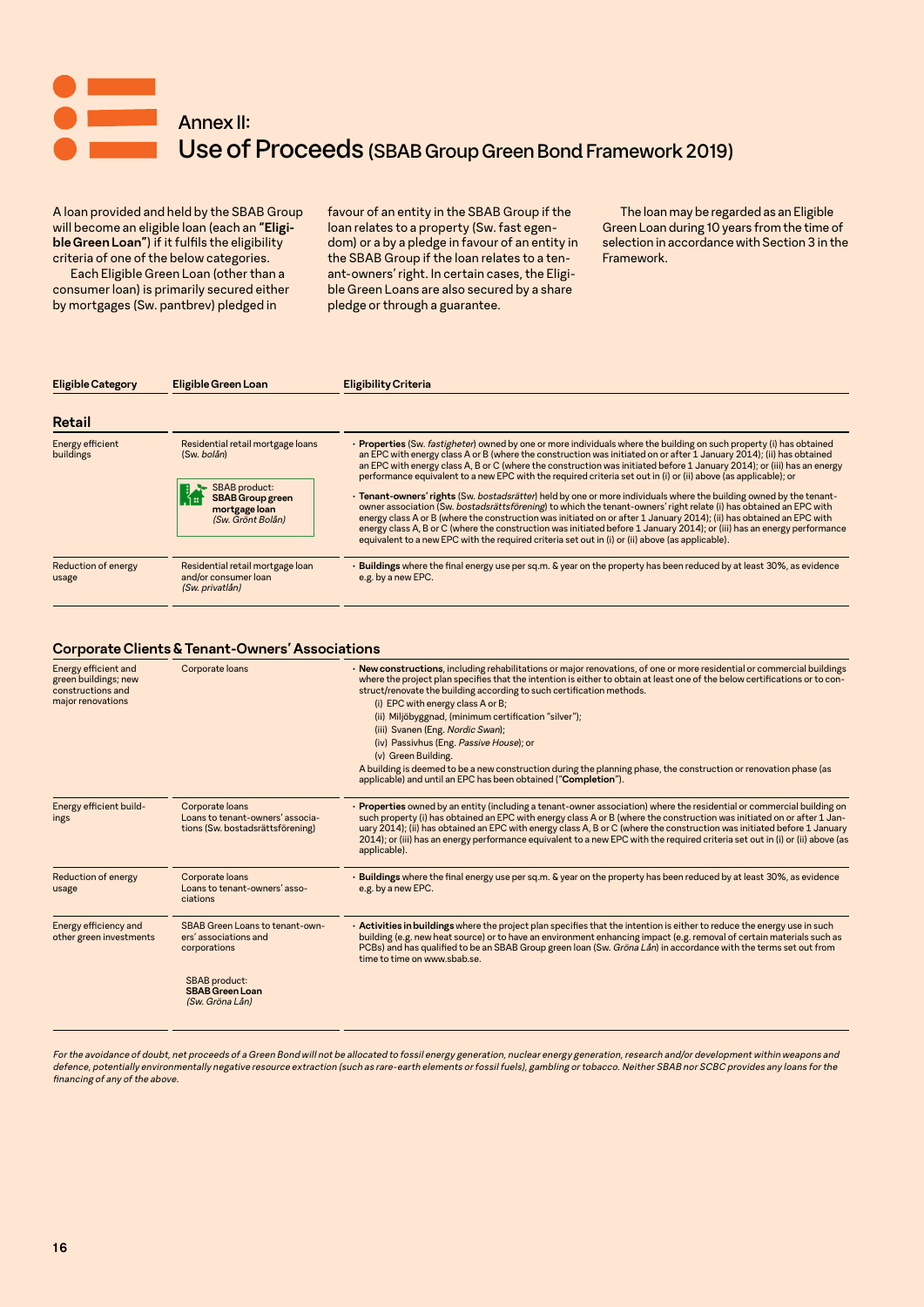# Annex III: Energy Performance Certificates

#### **Energy performance measures**

Energy consumption is described in the energy performance certificate in terms of energy performance measures. Energy performance measures indicate how much energy is consumed by heating, airconditioning, hot tap water and the building's property electricity. All energy consumed for this in one entire year is aggregated and divided by the heated surface of the building. The result is the number of kilowatt-hours (kWh) used per square meter (m2). Energy performance is expressed in terms of the unit kWh/m2 and year.

#### **Energy classes from A to G**

Energy classification is included in the certificates to make it easier to compare buildings with each other and to get an idea of their energy consumption. Energy Class A stands for low energy consumption, and G stands for high. A building that has an energy consumption corresponding to the requirement imposed on a newly built building today is placed in Class C.

The seven classes on the scale are based on the energy consumption requirement imposed on new buildings built today. These requirements can be found in the building code, BBR (BFS 2011:6) and depend on the type of building, if it is electrically heated or not, and where in Sweden it is situated. Energy Class C corresponds to the particular requirement that would apply to the building if it were built today. Below is a list showing what each energy class stands for.

- **EP** = Energy performance measures of the building in question
- **≤** = less than or equal to
- **>** = more than
- $A = EP$  is  $\leq$  50 percent of the requirement for a new building.
- **B** =  $EP$  is  $> 50 575$  percent of the requirement for a new building.
- $C = EP$  is  $> 75 100$  percent of the requirement for a new building.
- **D** =  $EP$  is > 100  $\leq$  135 percent of the requirement for a new building.
- **E** =  $EP$  is > 135  $\leq$  180 percent of the requirement for a new building.
- **F** =  $EP$  is > 180  $\leq$  235 percent of the requirement for a new building.
- **G** = EP is > 235 percent of the requirement for a new building.

Source: www.boverket.se

18% 18% 35% 30% 25% 20% 15% 10% 5%  $0<sup>0</sup>$ **Single-family houses** 1% 2<sup>%</sup> 2% 2% 2% 2% 2% 2% 2% 2% 2% 2% 6% 4% .<br>م 1<mark>4% 13% 13% 13% 13%</mark> 13% 25% 24% 20% 27% 30% 23% 17% 19% 11% 8% **Multi-family houses Service buildings A B C D E F G** Source: www.boverket.se

#### **Distribution of energy classes (A to G) by type of housing**

**Number of homes by type of housing and building period**



#### **Distribution of energy classes (A to G) per climate zone**